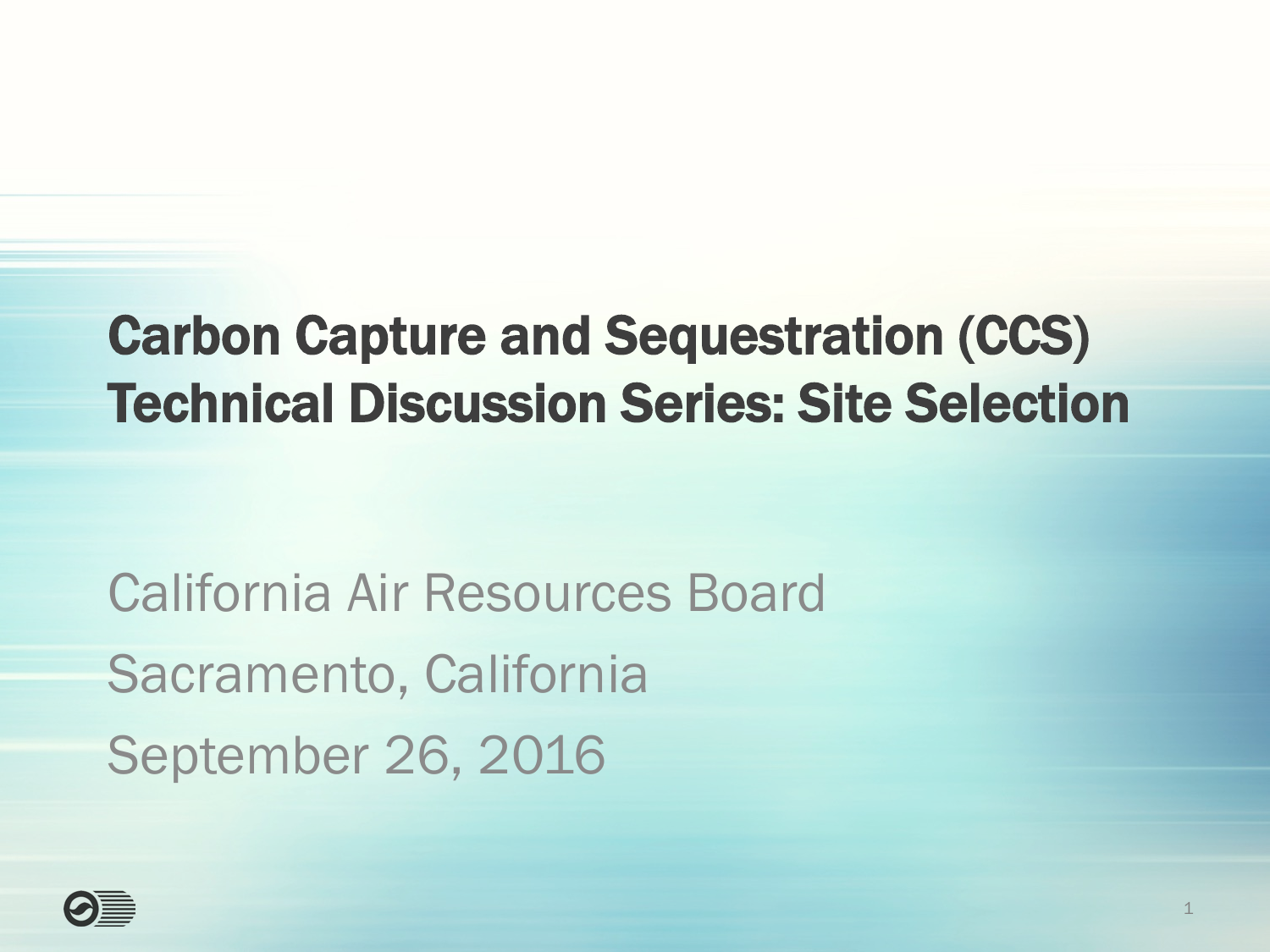### Introduction

- Logistics: Facilities and emergency information
- ARB staff and participant introductions
- Background on technical discussions
- Purpose of Site Selection discussion
- Guiding Principles (next slide)

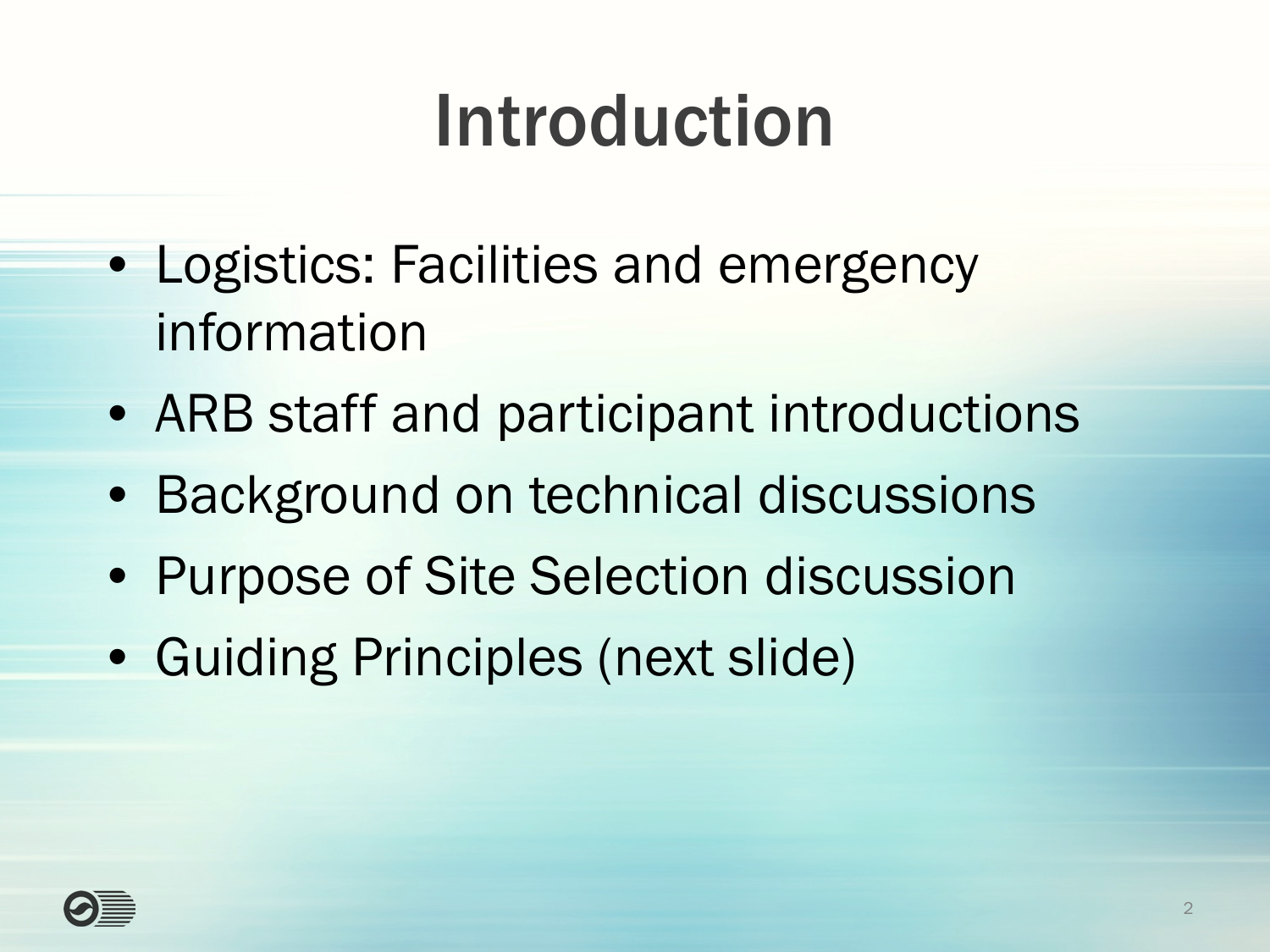# Guiding Principles

Provisions of the QM should strive for:

- Protection of human health and the environment, safety
- Accurate accounting
- Permanent sequestration
- Leak prevention over mitigation
- Rigor and comprehensiveness with flexibility
- Robust scientific basis
- Verifiability and enforceability
- Exportability

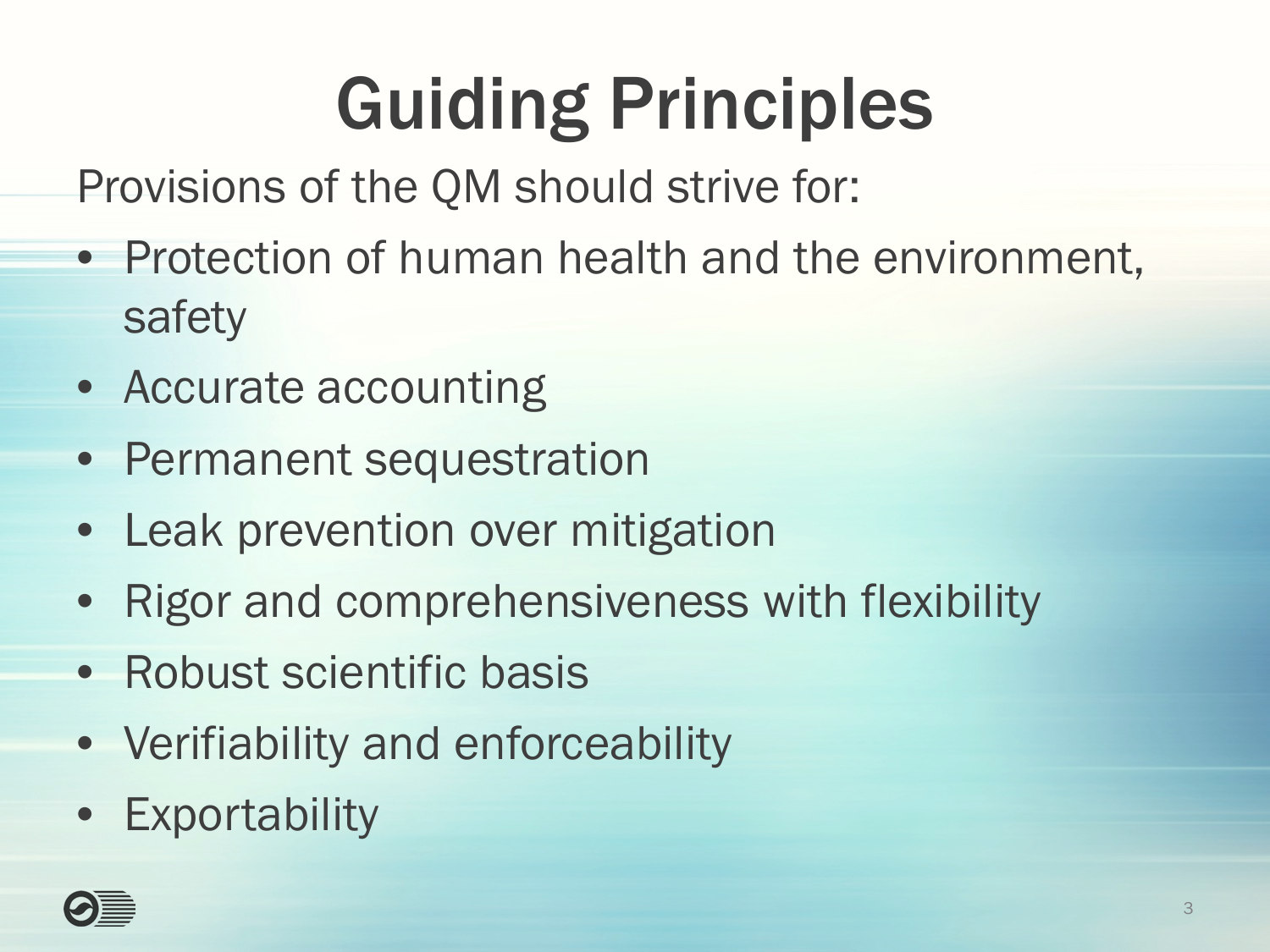# Agenda

- Morning Session (9:30 am 12:00 pm)
- Opening remarks ARB Staff
- Stakeholder presentations
	- **Syrie Crouch, Vice President Exploration, Shell** Topic: Site Selection Insights from the Quest Project
	- **Preston Jordon, Lawrence Berkeley National Laboratory** Topic: Important Site Selection Traits – ARB Contract Results
	- Wes Peck, University of North Dakota, Energy and Environmental Research Center

Topic: Important Site Selection Traits

■ Rob Trautz, Electric Power Research Institute Topic: Site Selection Insights from the SECARB Citronelle Project

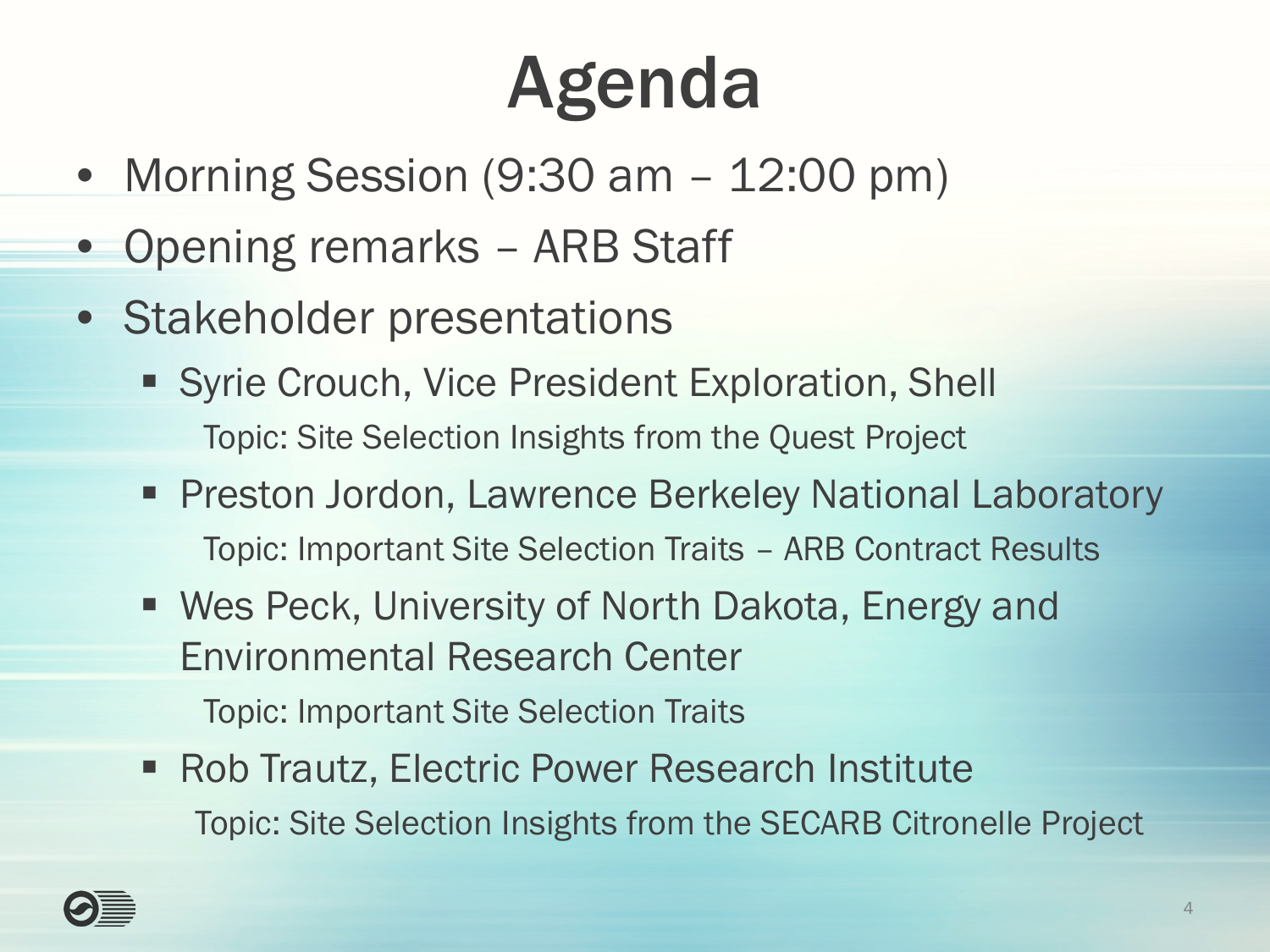## Agenda (continued)

- **Lunch Break (12:00 pm 1:00 pm)**
- Afternoon Session (1:00 pm 3:30 pm)
	- **Open Discussion**

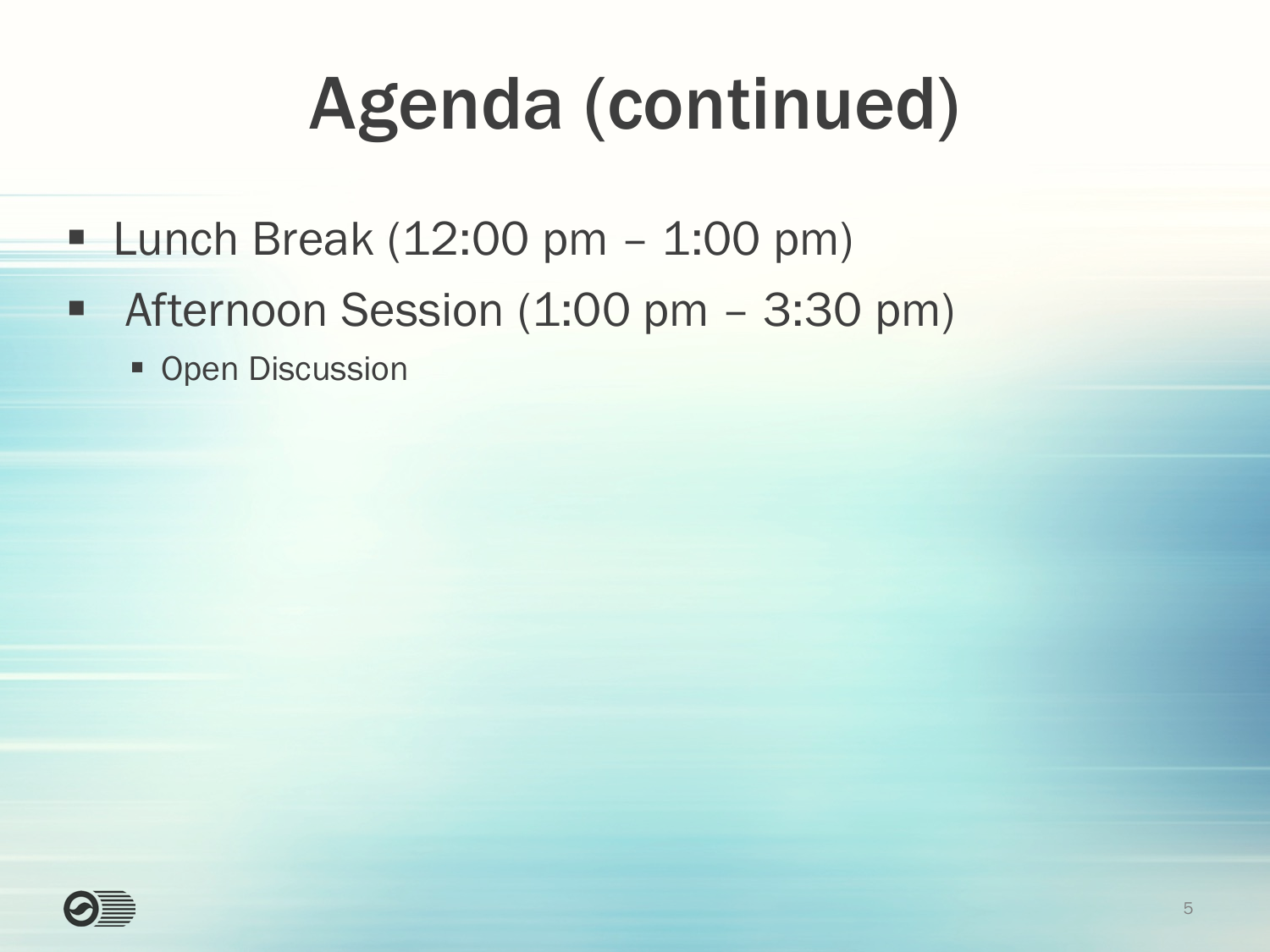### ARB CCS website and list serve

• Website:

http://www.arb.ca.gov/cc/ccs/ccs.htm

#### • List Serve:

http://www.arb.ca.gov/listserv/listserv\_ind.p hp?listname=ccs

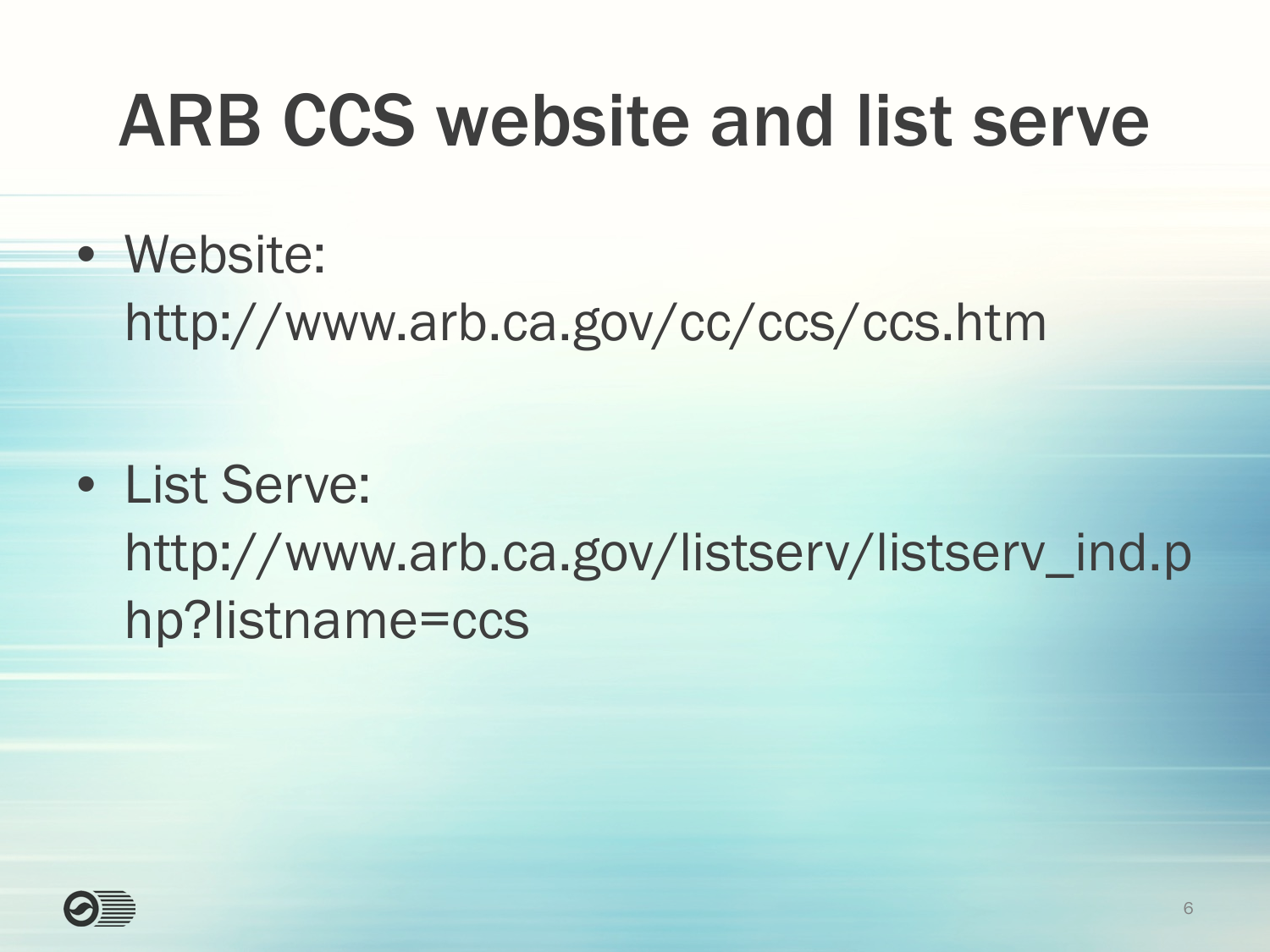# Contact Information

#### • Elizabeth Scheehle

Branch Chief, Oil and Gas and Greenhouse Gas Mitigation Branch (916) 322-7630; Elizabeth.Scheehle@arb.ca.gov

- Alexander "Lex" Mitchell Manager, Emerging Technology Section (916) 327-1513; Alexander.Mitchell@arb.ca.gov
- Sara King Emerging Technology Section (916) 323-1009; Sara.King@arb.ca.gov